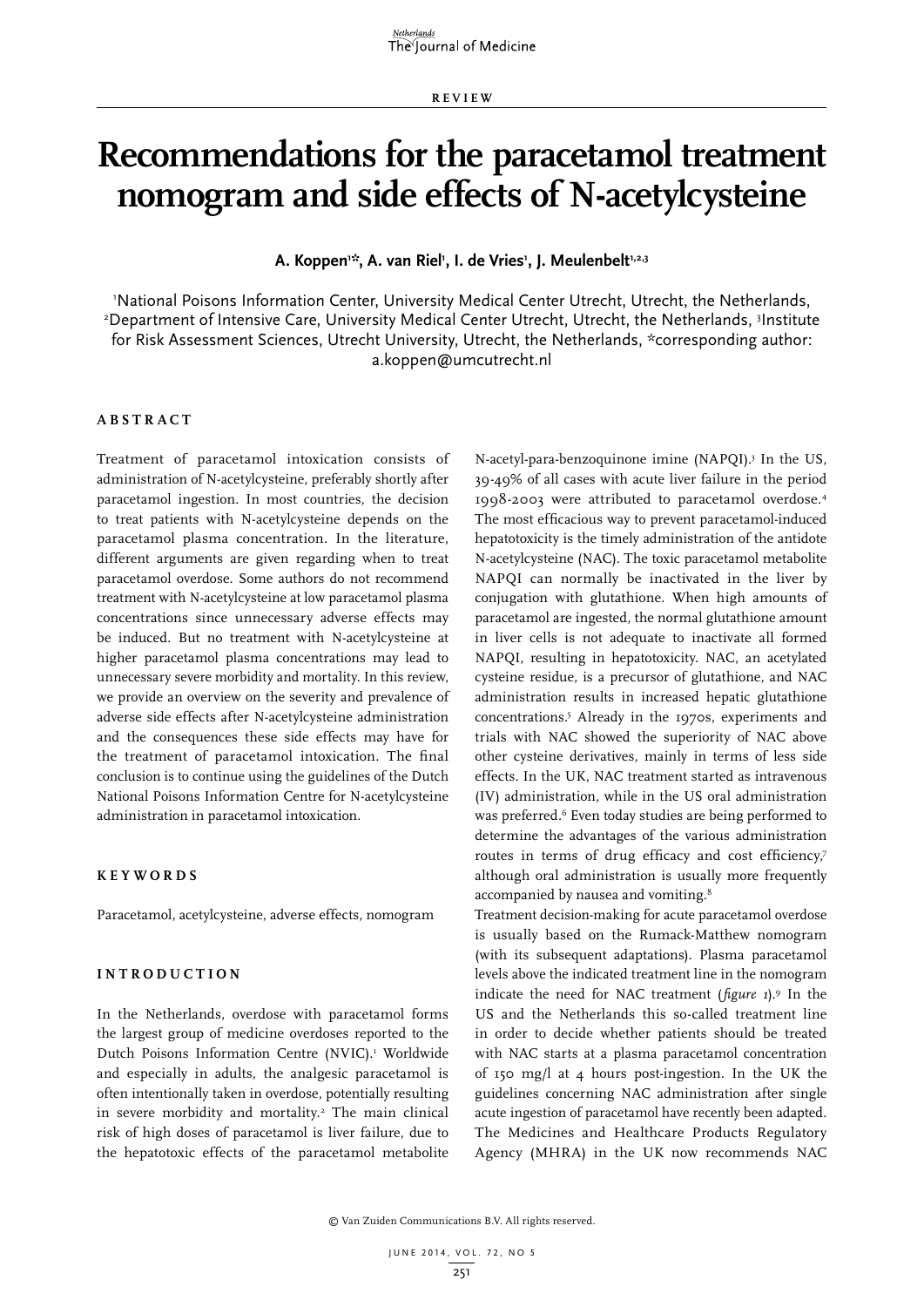

treatment at plasma paracetamol concentrations of 100 mg/l at 4 hours post-ingestion.10 From 1995 till 2012 two treatment lines of 100 mg/l or 200 mg/l were used with the choice of line depending on the clinical condition of the patient.10,11 The main reasons for this change were concerns over a small number of patients who developed hepatotoxicity despite plasma paracetamol concentrations below the Rumack-Matthew treatment line and the simplification of treatment decisions and, as a consequence, risk minimisation.<sup>10,12</sup> Although similar cases of failure of the existing nomogram were already described in 1998,<sup>13</sup> the UK nomogram was only adapted in 2012. The main drawback of the new UK guideline for NAC administration in paracetamol overdose is that more patients will be treated with NAC, potentially resulting in an increased risk of adverse effects of NAC. Also, there will be a considerable increase in hospitalisation with an additional increase in health care costs.14

The adaptation of the Rumack-Matthew nomogram in the UK leads to the question whether Dutch clinicians should also change their treatment guidelines. In this review, we will provide an overview on the risks and benefits of NAC administration based on prospective and retrospective studies published in the last ten years. We will discuss the considerations to alter treatment guidelines in line with the new UK guidelines. Finally we will end with a recommendation of treatment guidelines for the Dutch emergency departments.

## **A D V E R S E D R U G R E A C T I O N S O F N-ACETYLCYSTEINE**

Between 2001 and 2013 several studies were performed in order to systematically obtain an overview of the adverse drug reactions (ADRs) of NAC infusion (*table 1*). The studies used for this review all concern human exposures and the studies were performed either in a case-controlled prospective manner, or in a more observational retrospective way. In nine of these ten studies NAC was administered intravenously after ingestion of high doses of paracetamol. In one study all patients who were given NAC, irrespective of paracetamol ingestion, were analysed.15 The studies were performed in the UK, Denmark, Malaysia and Australia. NAC infusion rates were equal in nine studies (150 mg/kg for 15 minutes, 50 mg/kg for 4 hours, 100 mg/kg for 16 hours), while in the study by Whyte *et al.*<sup>15</sup> the infusion rate was 300 mg/ kg for 20-21 hours, with no further specification. Several symptoms appeared uniformly in these studies, including anaphylactoid symptoms such as rash, flushing and pruritus, gastrointestinal symptoms such as nausea and vomiting, and pulmonary symptoms such as shortness of breath and bronchospasm, chest pain, angioedema and hypotension (*table 1*). Strikingly, the incidence of ADRs differed highly among the studies, ranging from 9% of the NAC-treated patients<sup>15</sup> to  $77\%$ .<sup>16</sup> The variation in the relative number of each specific adverse effect was also considerable between the different studies. For instance, nausea and vomiting ranged from 3-70%, while flushing, pruritus and rash differed in range from 2-31%. An important factor in this variation is probably the difference in classification of ADRs. In the work by Pakravan *et al.*<sup>16</sup> a distinction is made between minimal, moderate and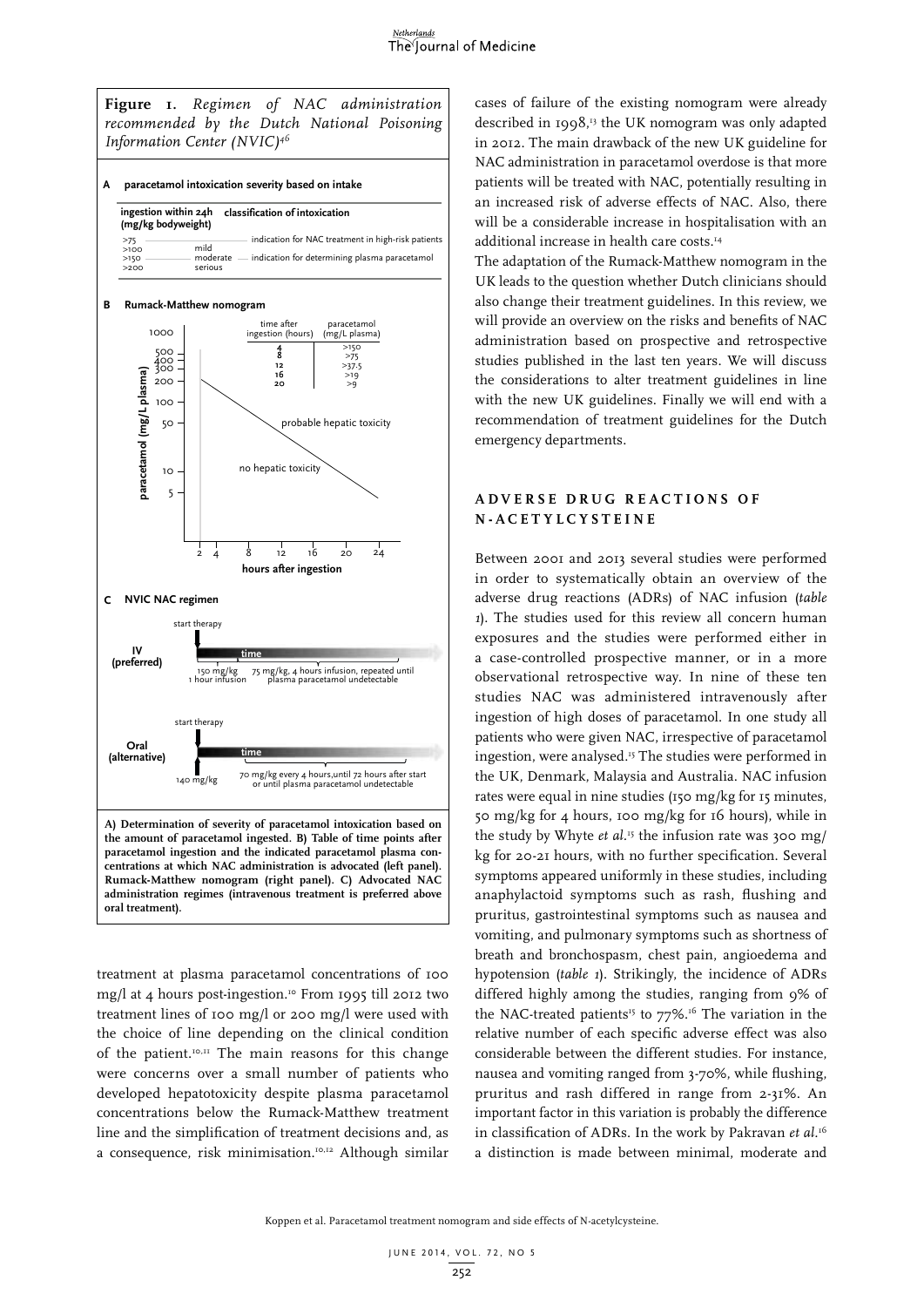#### <u>Netherlands</u> The Journal of Medicine

| Table 1. Overview of studies on adverse reactions of NAC                                                                                     |           |               |             |           |                                                                                                                                                                                                                    |  |  |
|----------------------------------------------------------------------------------------------------------------------------------------------|-----------|---------------|-------------|-----------|--------------------------------------------------------------------------------------------------------------------------------------------------------------------------------------------------------------------|--|--|
| Study                                                                                                                                        | Country   | Type of study | $\mathbf n$ | % ADR     | Symptoms reported                                                                                                                                                                                                  |  |  |
| Yamamoto.<br>201328                                                                                                                          | UK        | Prospective   | 660         | <b>I2</b> | Flushing (2%), pruritus (2%), urticaria (2%), angio-oedema (1%),<br>breathlessness $(2\%)$ , chest pain $(1\%)$ , bronchospasm $(1\%)$ , tachycar-<br>dia ( $I\%$ ), nausea ( $3\%$ ) and vomiting ( $3\%$ )       |  |  |
| Schmidt.<br>201332                                                                                                                           | Denmark   | Retrospective | 1218        | IQ        | Flushing, pruritus and rash (31%), bronchospasm, hypotension and<br>angio-oedema $(13\%)$ , nausea and vomiting $(4\%)$                                                                                            |  |  |
| Carroll, 201341                                                                                                                              | UK        | Prospective   | 71          | 68        | Rash (II%), severe anaphylactoid reaction (23%), shortness of breath<br>$(3\%)$ , nausea and vomiting $(52\%)$                                                                                                     |  |  |
| Zyoud, 201043                                                                                                                                | Malaysia  | Retrospective | 139         | 68        | Flushing, rash and pruritus (16%), headache, dizziness and convul-<br>sion ( $34\%$ ), chest pain, bronchospasm and coughing ( $17\%$ ), cardio-<br>vascular reactions (7%), nausea and vomiting (39%)             |  |  |
| Zyoud, $201044$                                                                                                                              | Malaysia  | Retrospective | 125         | 68        | Flushing $(7%)$ , rash $(6%)$ , headache $(15%)$ , dizziness $(11%)$ , chest<br>pain (6%), nausea ( $r$ ,5%) and vomiting ( $r$ 2%)                                                                                |  |  |
| Pakravan.<br>200816                                                                                                                          | UK        | Prospective   | 169         | 77        | Flushing (25%), pruritus (20%), rash and urticaria (4%), wheezing<br>and bronchospasm $(7%)$ , dyspnoea $(14%)$ , chest pain $(7%)$ , dizziness<br>$(8\%)$ , fever $(5\%)$ , nausea $(70\%)$ and vomiting $(60\%)$ |  |  |
| Waring,<br>200845                                                                                                                            | UK        | Prospective   | 362         | 4I        | Anaphylactoid reactions (15%), localised skin reactions at the<br>infusion site $(1\%)$ and gastrointestinal reactions $(25\%)$                                                                                    |  |  |
| Whyte, 200715                                                                                                                                | Australia | Retrospective | 399         | 9         | Anaphylactoid reactions (2%), most of the adverse drug reactions in<br>the other patients (8%) consisted of nausea and vomiting.                                                                                   |  |  |
| Lynch, 200417                                                                                                                                | UK        | Prospective   | 64          | 48        | Flushing $(22%)$ , pruritus $(6%)$ , rash $(30%)$ , bronchospasm $(6%)$ ,<br>nausea and vomiting (22%)                                                                                                             |  |  |
| Schmidt,<br>200140                                                                                                                           | Denmark   | Retrospective | 529         | IO        | Flushing, rash and pruritus (8%), bronchospasm, angioedema and<br>nausea (3%)                                                                                                                                      |  |  |
| In this table the studies performed between 2001-2013 are listed (column 1), country where the study was performed (column 2), type of study |           |               |             |           |                                                                                                                                                                                                                    |  |  |

**(prospective or retrospective, column 3), number of included cases (n, column 4), percentage of cases presenting with adverse reactions (% ADR, column 5) and percentage of specific adverse reactions (column 6).**

severe symptoms. Minimal symptoms represent either no reaction or mild gastrointestinal symptoms. About 60% of the patients have minimal symptoms, while 70% of the patients present with nausea, suggesting that nausea was often considered a mild symptom. It is plausible to assume that in other studies these patients were considered to be asymptomatic. It is relevant to realise that gastrointestinal symptoms such as nausea and vomiting are frequently observed in paracetamol intoxication, making a causal relation between NAC administration and gastrointestinal symptoms difficult.

## **ANAPHYLACTOID REACTIONS**

Despite the variation in incidence of the ADRs in the different studies, it is obvious that NAC infusion may cause anaphylactoid reactions such as flushing, rash, pruritus and bronchospasms, symptoms which are usually not associated with paracetamol ingestion (*table 1*). These symptoms usually appear within 1-2 hours after starting NAC infusion. In the study by Lynch *et al.*<sup>17</sup> 71% of the patients show ADRs within the first 15 minutes after infusion. Lynch *et al.* used a high infusion rate suggesting that a high infusion rate, and hence a high NAC concentration, is associated with anaphylactoid reactions. It is thought that NAC induces histamine secretion by both mononucleocytes and mast cells, as has been shown by *in vitro* experiments and studies in humans.<sup>16,18</sup> In addition, prophylactic antihistamine treatment can abolish NAC-induced anaphylactoid reactions.<sup>19</sup> Interestingly, in six of the ten studies, an association has been shown between ADR severity and plasma paracetamol concentrations. Adverse effects to NAC were less frequent at higher plasma paracetamol concentrations, suggesting that plasma paracetamol protects against NAC-induced ADRs.

Treatment of ADRs induced by NAC consists of temporary or permanent discontinuation of NAC infusion and/ or by administration of antiemetics, antihistamines, corticosteroids or selective b2-adrenoreceptoragonists (*table 2*). Management guidelines for discontinuation of NAC treatment after development of NAC side effects are not objective, although it has been suggested that respiratory symptoms, angio-oedema or hypotension are indications to (temporarily) discontinue NAC infusion.<sup>20</sup> All clinical studies discussed in this paper mention that treatment of NAC-induced ADRs is well achievable and that no patients developed serious side effects requiring intensive care. These studies indicate that there is no absolute contraindication for NAC treatment.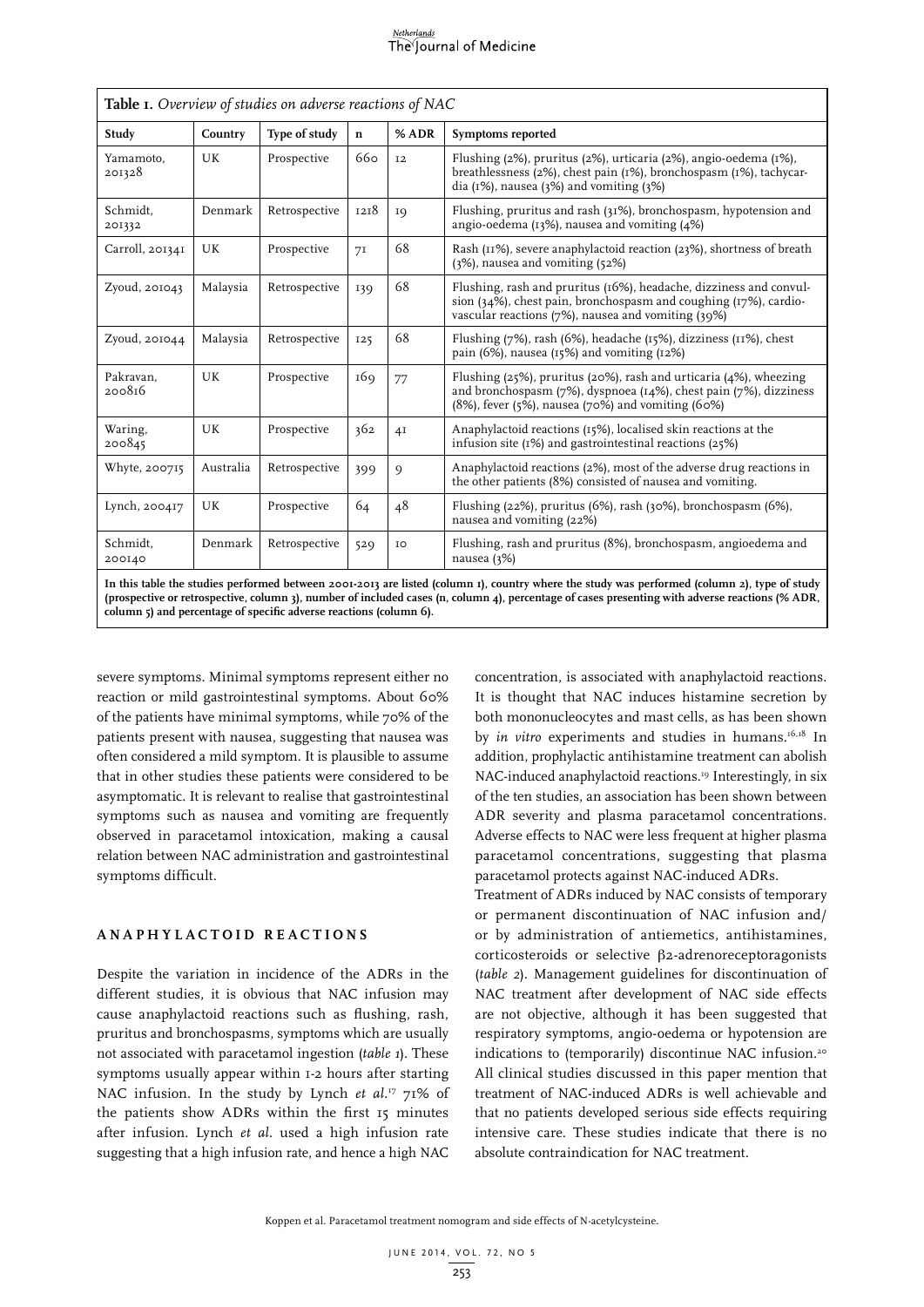## **S E V E R E A N D F A T A L C A S E S F O L L O W I N G T H E R A P E U T I C N A C DOSES AND OVERDOSES**

In the literature two patients with asthma and paracetamol overdose are described with severe adverse reactions following therapeutic administration of NAC.21,22 Both developed a respiratory arrest after NAC infusion. Treatment of these patients consisted of administration of salbutamol and corticosteroids, and respiratory support. One patient finally died due to severe hypoxic brain injury.

At supratherapeutic doses of NAC severe or fatal adverse effects may occur. Administration errors of NAC occur in the treatment of paracetamol intoxication, and might lead to supratherapeutic NAC concentrations. In the literature

only a few cases are reported of patients receiving high doses of NAC and showing severe clinical symptoms, despite the treatment of millions of patients with NAC. Furthermore, in these cases direct causality between high NAC levels and the observed clinical symptoms was not obvious, as was also discussed by the presenting authors. In some cases the observed symptoms could also be attributed to the paracetamol intoxication. Clinical symptoms which were observed included severe hypotension, coagulation disorder, cardiac arrest,<sup>23,24</sup> seizures progressing to cerebral oedema, uncal herniation and severe brain injury.25,26 In one specific case, initial high levels of NAC were related to an atypical haemolyticuraemic syndrome although the time course of haemolysis was not in accordance with the NAC concentration when the NAC elimination half-life is taken in account.<sup>27</sup>

| Study                    | Corr. with<br>[paraceta-<br>mollp | Time of onset<br>of ADRs<br>(min.) | Infusion<br>regime | <b>NAC</b><br>administration<br>criterion           | Therapy                                                                                                                                                                                          |
|--------------------------|-----------------------------------|------------------------------------|--------------------|-----------------------------------------------------|--------------------------------------------------------------------------------------------------------------------------------------------------------------------------------------------------|
| Yamamoto,<br>$2013^{28}$ | n.a.                              | o to 122<br>(median 32.5)          | IV<br>150-50-100   | Unknown                                             | (Temporarily) stop NAC infusion (5%), antiemet-<br>ics (5%), antihistamines (4%), corticosteroids<br>$(2%)$ , inhaled B2 agonists $(1%)$ , adrenaline $(1%)$                                     |
| Schmidt.<br>$20I3^{32}$  | Yes                               | n.a.                               | IV<br>150-50-100   | To all patients<br>with paracetamol<br>intoxication | Temporarily stop NAC infusion (12%), antihista-<br>mines (17%), corticosteroids (15%), switch from<br>NAC to oral L-methionine (1%), no treatment (1%)                                           |
| Carroll,<br>$2013^{41}$  | Yes                               | n.a.                               | n.a.               | Rumack-Matthew                                      | Unknown                                                                                                                                                                                          |
| Zyoud,<br>201043         | Yes                               | <60 minutes                        | IV<br>150-50-100   | n.a.                                                | (Temporarily) stop NAC infusion (22%), IV corti-<br>costeroids (16%), IV chlorpheniramine following<br>skin reactions (9%), oxygen nebuliser (7%, only<br>with bronchospasm), antiemetics (39%)  |
| Zyoud,<br>201044         | No                                | $15$ to $60$                       | IV<br>150-50-100   | n.a.                                                | (Temporarily) stop NAC infusion (21%), IV corti-<br>costeroids (14%), IV chlorpheniramine (8%, only<br>with skin reactions), oxygen nebuliser (6%, only<br>with bronchospasm), antiemetics (51%) |
| Pakravan,<br>$2008^{16}$ | Yes                               | n.a.                               | IV<br>150-50-100   | n.a.                                                | (Temporarily) stop NAC infusion (11%)                                                                                                                                                            |
| Waring,<br>200845        | Yes                               | 50 to 112<br>(median 75)           | IV<br>150-50-100   | Rumack-Matthew                                      | Temporarily stop NAC infusion and antiemetics<br>(20%), temporarily stop NAC infusion (38%), anti-<br>histamines (14%), corticosteroids (1%), inhaled<br>albuterol (1%)                          |
| Whyte,<br>$2007^{15}$    | n.a.                              | n.a.                               | IV 300             | Based on dose/<br>symptoms                          | Unknown                                                                                                                                                                                          |
| Lynch,<br>$2004^{17}$    | n.a.                              | $<$ 60, 71% of<br>patients <15     | IV<br>150-50-100   | n.a.                                                | Temporarily stop NAC infusion (34%), IV<br>chlorpheniramine (44%), corticosteroids<br>(42%), nebulised salbutamol (6%, only with<br>bronchospasm)                                                |
| Schmidt,<br>$200I^{40}$  | Yes                               | n.a.                               | IV<br>150-50-100   | To all patients<br>with paracetamol<br>intoxication |                                                                                                                                                                                                  |

**In this table the same studies as in table 1 are listed (column 1). The association between adverse NAC reactions and the paracetamol plasma level is indicated (column 2), time of onset of adverse NAC reaction in minutes (column 3), NAC infusion regime provided (IV 150-50-100 = intravenous infusion, 150 mg/kg during 15 minutes, 50 mg/kg during 4 hours and 100 mg/kg during 16 hours, IV 300 = intravenous infusion, 300 mg/kg during 20 hours; column 4), criteria to infuse NAC (column 5) and percentage of cases given a specific therapy (column 5). N.a. = not available.** 

Koppen et al. Paracetamol treatment nomogram and side effects of N-acetylcysteine.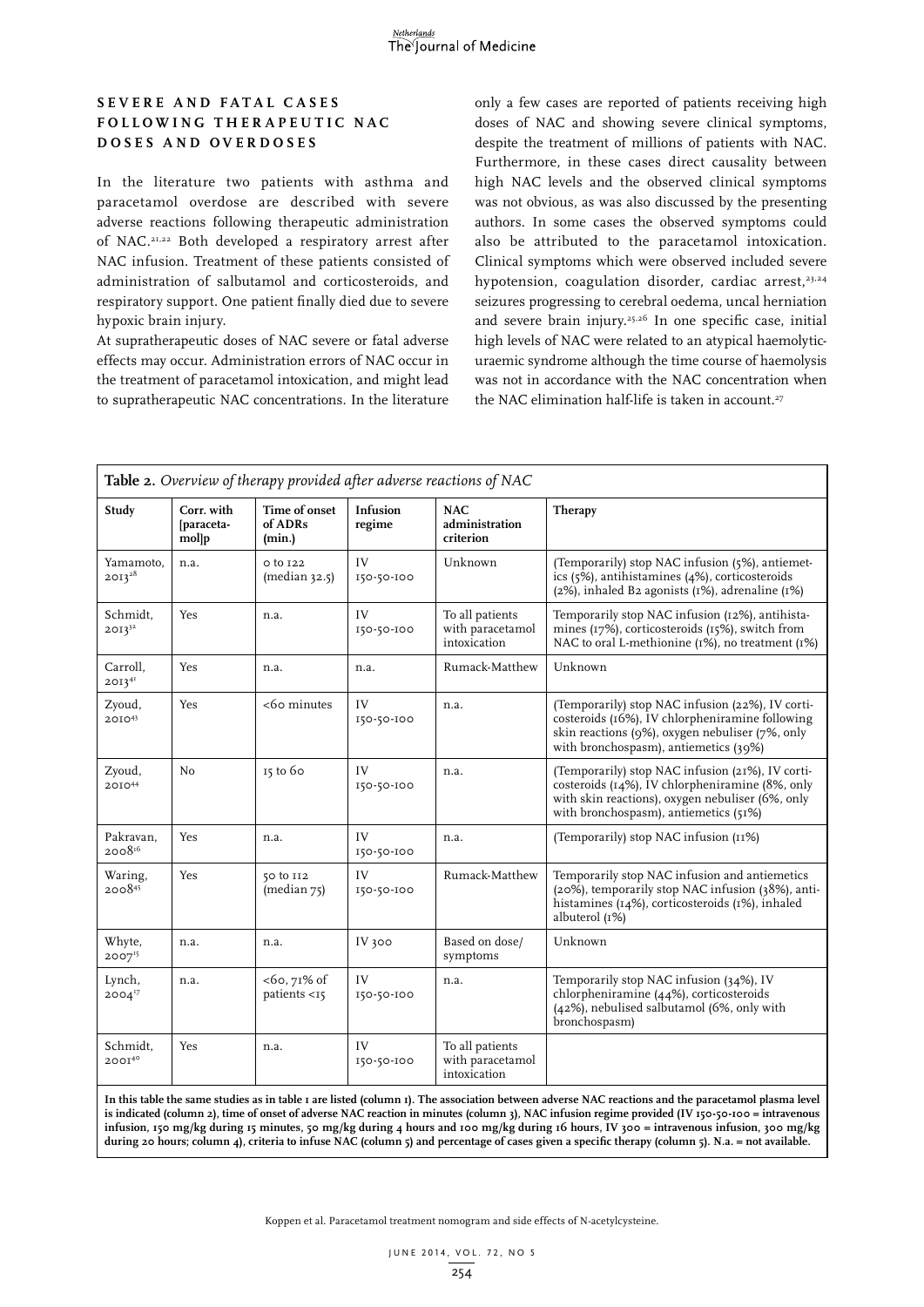## **RATE OF INFUSION**

Since most NAC ADRs appear within one hour after the start of NAC infusion, it is suggested that ADRs can be induced by high NAC infusion rates. This suggestion is underpinned by the observation that ADRs often diminish after discontinuation of NAC infusion (*table 2*) and by the fact that reducing infusion speed is used to reduce ADRs.<sup>28</sup> Few studies with the focus on infusion rate and adverse NAC reactions have been performed. Kerr *et al*. 29 performed a randomised prospective trial to compare the primary infusion rate of 150 mg/kg IV NAC in 15 minutes versus 60 minutes, followed by 50 mg/kg for 4 hours and 100 mg/kg for 16 hours. Although a statistically significant reduction in ADRs was not observed, there was a trend toward decreased anaphylactoid reactions in the slower infusion group. There was no difference between the two groups in terms of efficacy of paracetamol intoxication treatment. Bateman *et al.*<sup>30</sup> compared a NAC infusion regime of 150 mg/kg for 15 minutes, 50 mg/kg for 4 hours and 100 mg/kg for 16 hours with a regime consisting of 2 hours of 100 mg/kg and 10 hours of 200 mg/kg. Their results convincingly show that lower initial NAC levels reduce the frequency of vomiting and anaphylactoid reactions. Although these results are promising in order to reduce side effects, further studies have to be performed to evaluate whether, in paracetamol intoxication, NAC administration in a slower infusion rate is as efficacious as in the standard infusion rate.

## PROPHYLACTIC TREATMENT OF NAC **ADVERSE DRUG EFFECTS**

Although preventing ADRs by prophylactic administration of antiemetics and/or antihistamines seems reasonable, only a few data are available regarding this treatment. In a study by Wright *et al*. 31 it was shown that only high doses of the antiemetic metoclopramide (20-50 mg IV) prevented emesis after orally administered NAC, while lower doses of metoclopramide (5-15 mg intravenously) had no effect. However, the patients treated with the high dose of metoclopramide had adverse side effects of metoclopramide, thus high-dose treatment with metoclopramide is not really a good option. In a study of Schmidt *et al*. 32 prophylactic treatment (with antihistamines with or without steroids) administered to patients with previous ADRs to NAC resulted in lower incidence of NAC-related ADRs compared with untreated patients (15% vs. 42%). Nevertheless, further studies on prophylactic treatment to prevent or attenuate ADRs are required to evaluate the efficacy of this treatment.

#### **DISCUSSION**

In order to decide how to treat patients with paracetamol overdose, the following issues should be weighed. First, the efficacy of paracetamol intoxication treatment is the most important factor. In a meta-analysis, Green *et al*. studied the efficacy of NAC treatment in paracetamol intoxication.<sup>33</sup> Patients treated with either IV or oral NAC before 8-10 hours after paracetamol ingestion developed hepatotoxicity in 5.7% of the cases, and hepatotoxicity in these cases was not severe. When NAC was administered late (>8 hours) after paracetamol ingestion, hepatotoxicity was more frequent and more severe. Kerr *et al*. 29 showed that NAC treatment started before eight hours after paracetamol ingestion does not result in hepatotoxicity at all. One should bear in mind that the paracetamol plasma level at a certain time after paracetamol intake is an important parameter for starting NAC treatment. The time of paracetamol ingestion is indicated by the patient or by an accompanying person and thus has some level of uncertainty in it. This may lead to an underestimation of the severity of the paracetamol intoxication based on plasma paracetamol levels at a certain time point, with an associated risk of under-treatment of the patient. Most publications on NAC administration for paracetamol intoxication do not comment on the reliability of the estimation of the time of ingestion. Medical professionals, however, should be aware of this uncertainty when treating patients with paracetamol intoxication. Bateman *et al*. state that they and others have previously reported that most episodes of hepatotoxicity occur as a result of late presentation to hospital, and this should be a target for public health intervention.15,17,34-36 We underpin this statement. Interestingly, recent studies suggest that new biomarkers, which indicate hepatotoxicity, may become good predictors for the indication of NAC treatment in patients with a late presentation.<sup>37</sup>

Secondly, the prevalence and severity of adverse effects of the treatment are important for the choice of therapy. For instance, methionine can also be effective as paracetamol antidote, but it has been reported that it may be less reliable in the treatment of a paracetamol intoxication than NAC.<sup>38</sup> There are doubts concerning the safety of late treatment with methionine, since methionine may aggravate hepatic encephalopathy. In addition, methionine may also induce nausea and vomiting.39 Altogether, NAC is a safer treatment of paracetamol intoxication than methionine; this is also the case for patients with a known allergy for NAC. Also the choice when to start NAC therapy effects the total number of patients with NAC ADRs. In Denmark all patients with suspected paracetamol intoxication are treated with NAC, irrespective of the paracetamol plasma concentration. This may lead to unnecessary NAC exposure and accompanying ADRs. However, in this review two studies from Denmark are included, which do not seem to show higher numbers of ADRs compared with studies in countries which strictly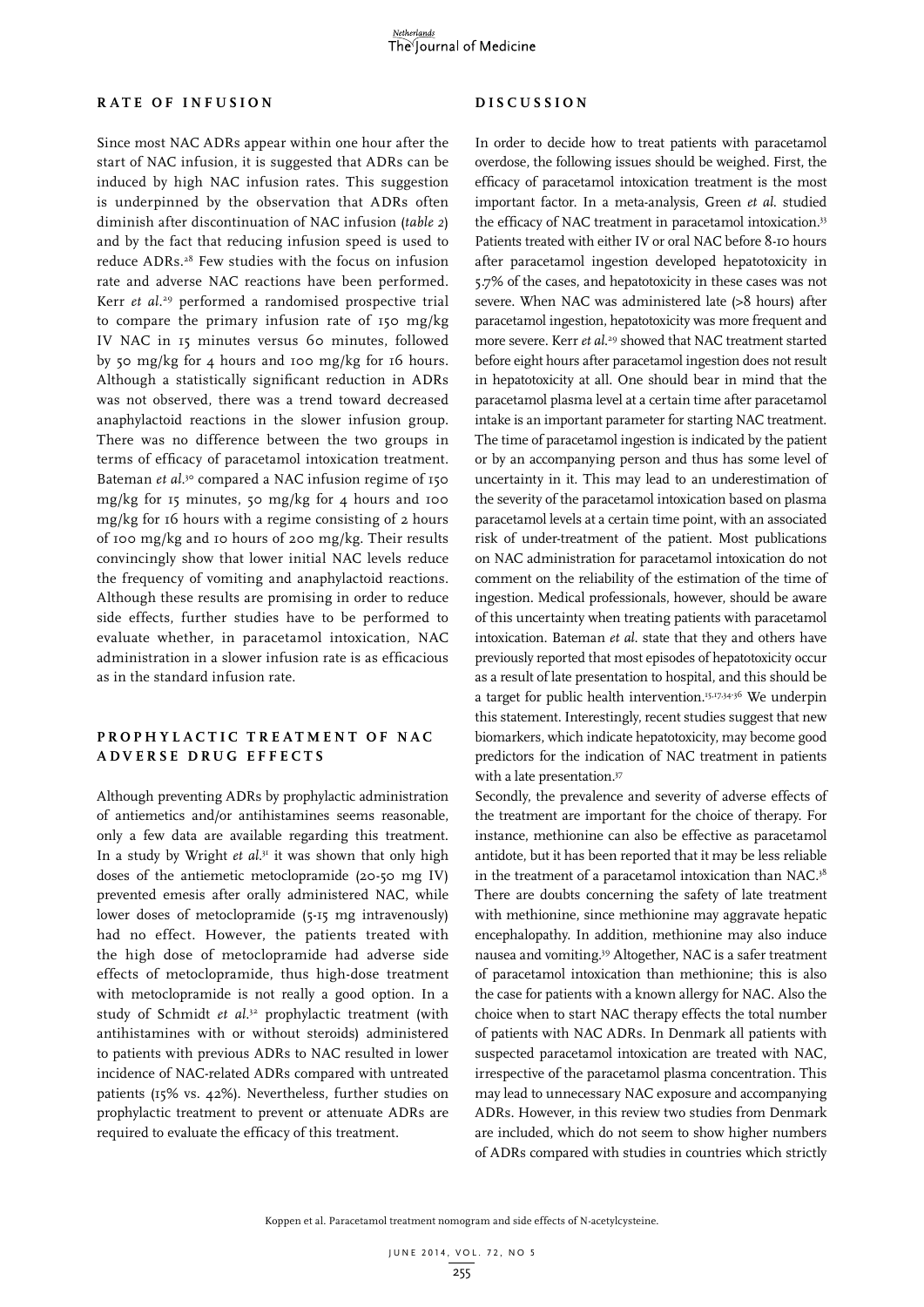follow the paracetamol plasma level for NAC treatment (*table 1*). Surprisingly, the highest rates of ADRs were observed in studies performed in the UK. This may be attributed to differences in valuing clinical symptoms or in differences in ethnic composition of patient populations. Schmidt *et al.*<sup>32</sup> show that in their cohort there is a difference in the rate of ADRs between people of Danish and non-Danish origin.

In order to reduce side effects of NAC administration, it is possible to adapt the NAC administration regimen for patients with increased risk for NAC ADRs. Side effects may occur more frequently in patients who are asthmatic, although only two of the ten studies mentioned in *table 1* show a significant correlation between asthma and rate of ADRs. In the study by Schmidt and Dalhoff<sup>40</sup> it was shown that asthmatic patients are 2.9 times more likely to develop ADRs, although there is no difference in severity of ADRs between asthmatic and non-asthmatic patients. Carroll et al.<sup>41</sup> showed an increased prevalence of anaphylactoid reactions (flushing, urticarial, angioedema or shortness of breath) in asthmatic patients. Six of the studies mentioned in *table 1* showed an inverse correlation between paracetamol plasma levels and severity of NAC ADRs. Thus, paracetamol plasma level seems to be a factor for developing NAC ADRs. The precise mechanism behind the protective capacity of high paracetamol plasma levels against NAC ADRs is not fully understood, although studies suggest that paracetamol inhibits NAC-induced histamine secretion by mast cells.<sup>16,18</sup> The adaptation of NAC administration regimen mainly consists of lowering the initial NAC dose, as was shown by Bateman *et al*. 30

Thirdly, minimisation of costs is an important factor in the choice of treatment. Costs of treatment are determined by factors such as the kind of therapy provided, ADRs induced by the treatment, length of hospitalisation, and treatment efficacy. Martello *et al*. 7 compared the costs of oral versus IV NAC treatment, and came to the conclusion that patients who received IV NAC treatment had decreased health costs compared with oral treatment due to reduced length of hospital stay, while there was no difference between the efficacy of both treatments.

In the Netherlands, if we were to follow the new UK guidelines for NAC treatment (at a plasma paracetamol concentration of 100 mg/l instead of 150 mg/l at 4 hours after ingestion), this would imply an increase in the number of patients treated with NAC, and hence an increase in health costs. Furthermore, it is highly uncertain whether the number of patients with liver toxicity would decrease when the nomogram line is lowered from 150 mg/l to 100 mg/l at 4 hours post-ingestion, since the 150 mg/l line is already a safety line based on the original Rumack-Matthews 200 mg/l nomogram.42 Recently, a study was performed in the UK where patient admission and estimated costs were compared before and after the introduction of the new UK

NAC administration regime. An increase of 13.2% of NAC use in admitted patients was observed during the period of study, with an estimated annual cost increase of  $f$  8.3 M ( $\varepsilon$  10 M). A life would be saved every 2.1 years, resulting in a cost-per-life saved of  $f$  17.4 M ( $\epsilon$  21 M) and this might even be higher because not all the information is available to perform a more precise calculation.34 Unfortunately, for the Dutch situation no suitable data are available to perform an adequate cost-benefit analysis. The reason is that in Dutch hospitals the information needed for such analyses is not properly archived.

#### **CONCLUSIONS**

In view of the fact that NAC treatment has been and still is given to millions of people with a paracetamol intoxication, and the fact that adverse effects of NAC treatment are generally mild, there is no reason to avoid NAC administration in paracetamol intoxication. The seriousness of paracetamol intoxication, with life-threatening hepatotoxicity, outweighs the possibility to develop severe adverse effects from NAC administration. It is important to realise that severe adverse effects of NAC are seldom observed. Patients with increased risk for NAC ADRs are primarily severe asthmatic patients, although NAC administration is not considered a contraindication in these patients, and patients with a known allergy for NAC. In these patients, severe NAC ADRs can be minimised by prophylactic treatment with antihistamines or corticosteroids, or adjustment of the NAC infusion rate. On the other hand, over-treatment with NAC, for instance by lowering the current nomogram treatment line, is not recommended, since the 150 mg/l nomogram sufficiently discriminates between patients at risk for hepatotoxicity and patients who are not at risk. Furthermore, in the Netherlands the paracetamol concentration of 150 mg/l at 4 hours post-ingestion nomogram has already been operational for more than 30 years and has proved to be very safe. We therefore recommend the continuation of the 150 mg/l at 4 hours post-ingestion nomogram, which is in use in Dutch hospitals. When the time point of ingestion is uncertain, it is important that treatment with NAC is started until more information is gathered on the severity of the paracetamol intoxication, for example, by drawing another blood sample to evaluate whether the paracetamol concentration is increasing or that the paracetamol metabolism is already hampered by paracetamol-induced liver injury.

In *figure 1A* and *1B* the indication for NAC administration following paracetamol ingestion is provided. Patients who have taken an acute oral paracetamol dose of >150 mg/kg (or >75 mg/kg in high-risk groups) should be treated with NAC.<sup>11</sup> The recommended NAC administration regimen is given in *figure 1C.*